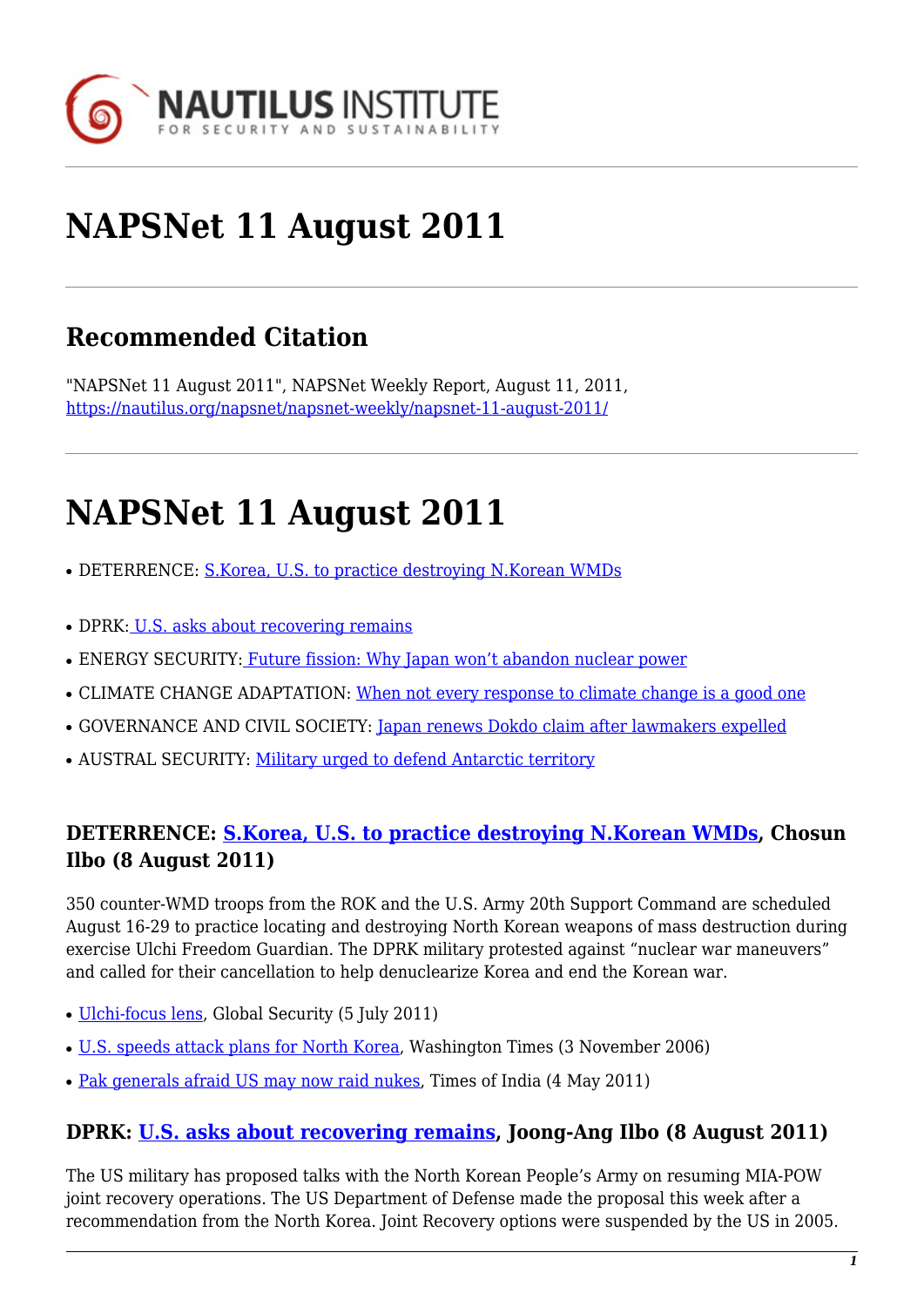Joint Recovery Operations build confidence in US-DPRK relations as the DPRK believes that the US will not attack North Korea if there are American field teams inside the country.

- [MIA joint recovery,](https://nautilus.org/wp-content/uploads/2011/12/Ormes.ppt) Nautilus Institute (27 January 2003) [PPT, 6.8MB]
- [U.S. rebuffs North Korean overture on U.S. MIA remains](http://www.reuters.com/article/2010/01/28/us-korea-north-remains-idUSTRE60R7B620100128), Reuters (28 January 2010)
- [Lost Korean war battalion awaits US MIA decision,](http://www.boston.com/news/world/asia/articles/2010/07/18/lost_korean_war_battalion_awaits_us_mia_decision/) Associated Press (18 July 2010)

### <span id="page-1-0"></span>**ENERGY SECURITY: [Future fission: Why Japan won't abandon nuclear power](http://www.globalasia.org/V6N2_Summer_2011/Daniel_P_Aldrich.html), Global Asia (June 2011)**

Daniel P. Aldrich explores the impact of the "amakudari" culture of entrenched relationships between Japan's nuclear industry and its regulators on establishment and enforcement of regulations for the industry. Despite current public outcry, the government's forty-plus years of institutional support for nuclear energy means that a significant long-term change in Japan's nuclear-focused energy plans is highly unlikely.

- [NGO reports Japan can combat global warming without nuclear power,](http://www.japanfs.org/en/pages/031137.html) Japan for Sustainability (4 August 2011)
- [Study of potential for the introduction of renewable energy \(FY 2010\)](http://www.env.go.jp/earth/report/h23-03/summary_en.pdf), Ministry of Environment Japan (April 2011) [PDF, 927KB]
- [Japan held nuclear data, leaving evacuees in peril](http://www.nytimes.com/2011/08/09/world/asia/09japan.html?pagewanted=1&_r=1&hp), NYT (8 August 2011)

### <span id="page-1-1"></span>**CLIMATE CHANGE ADAPTATION: [When not every response to climate change](http://www.ingentaconnect.com/content/earthscan/cdev/2011/00000003/00000001/art00002) [is a good one: Identifying principles for sustainable adaptation](http://www.ingentaconnect.com/content/earthscan/cdev/2011/00000003/00000001/art00002), Climate and Development (1 January 2011) [PDF, 258.9KB]**

Siri Eriksen et al. outline four principles that can guide adaptation responses in a manner that support sustainability. Sustainable adaptation should (1) recognize the context of vulnerability, including multiple stressors, (2) acknowledge that different values and interests affect adaptation outcomes, (3) integrate local knowledge into adaptation responses and (4) consider potential feedbacks between local and global processes.

- [Vulnerability, poverty and the need for sustainable adaptation measures,](http://www.ingentaconnect.com/content/earthscan/cpol/2007/00000007/00000004/art00006) Climate Policy (1 January 2007) [subscription required]
- [Human security in a changing environment,](http://www.preventionweb.net/files/8011_humansecurity.pdf) United Nations University (November 2004) [PDF, 677 KB]

## <span id="page-1-2"></span>**GOVERNANCE AND CIVIL SOCIETY: [Japan renews Dokdo claim after](http://joongangdaily.joins.com/article/view.asp?aid=2939737) [lawmakers expelled](http://joongangdaily.joins.com/article/view.asp?aid=2939737), Joong Ang Daily (3 Aug 2011)**

Japan's 2011 Defense White Papers have renewed territorial conflicts with China and South Korea over territory in the South China Sea and the Dokdo Islets, respectively. South Korea and China both strongly opposed Japan's claims, with China calling them "irresponsible." Further, as Japan prepares to adopt new middle school textbooks next year, many fear that Japanese history will be portrayed in an overly nationalistic light.

• [Japan under fire for 'China threat theory',](http://www.chinadaily.com.cn/china/2011-08/05/content_13053774.htm) China Daily (5 Aug 2011)